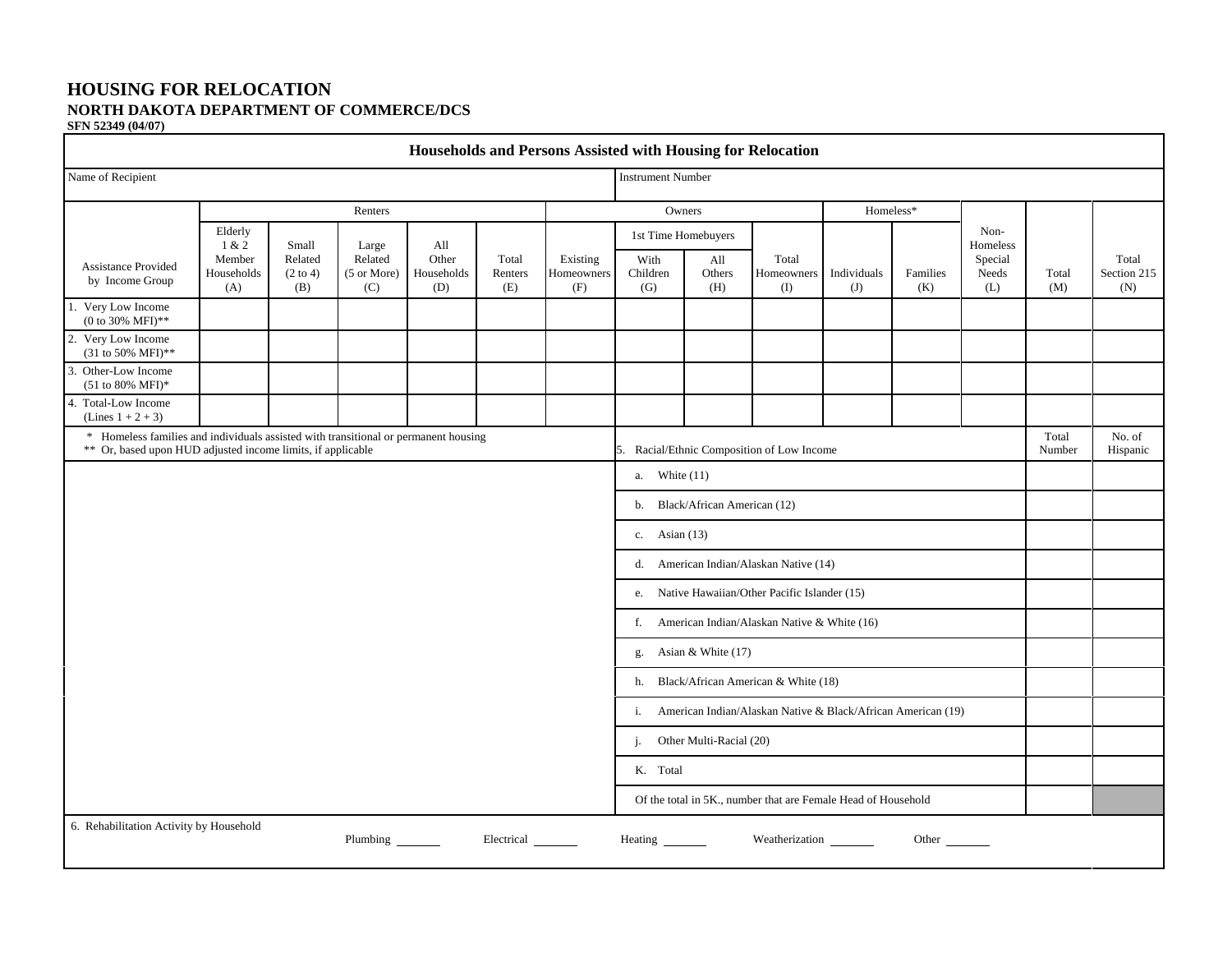# **INSTRUCTIONS FOR HOUSEHOLDS AND PERSON ASSISTED WITH HOUSING FOR REHABILITATION AND RELOCATION**

# **Definitions:**

**Assisted Household or Person** - For the purpose of identification of goals, an assisted household or person is one which during the period covered by the annual plan will receive benefits through the investment of Federal funds, either alone or in conjunction with the investment of other public or private funds. The program funds providing the benefit(s) may be from any funding year or combined funding years. A renter is benefitted if the household or person takes occupancy of affordable housing that is newly acquired (standard housing), new rehabilitated, or newly constructed, and/or receives rental assistance through new budget authority. An existing homeowner is benefitted during the year if the home's rehabilitation is completed. A first-time homebuyer is benefitted if the home is purchased during the year. A homeless person is benefitted during the year if the person becomes an occupant of transition or permanent housing. A non-homeless person with special needs is considered as being benefitted, however, only if the provision of rental services is linked to the acquisition, rehabilitation, or new construction of a housing unit and/or the provision of rental assistance during the year. Households or person who will benefit from more than one program (e.g., a renter who receives rental assistance while occupying newly rehabilitated housing) must be counted only once. To be included in the goals, the household's housing unit must at a minimum, satisfy the HUD Section 8 Housing Quality Standards (see, e.g., 24 CFR Section 882.109).

# **Section 215 Affordable Housing**

# 1. **Rental Housing**

A rental housing unit is considered to be an affordable housing unit if it is occupied by a low income household or individual and bears a rent that is the lesser of (1) the Existing Section 8 Fair Marker Rent (FMR) for comparable units in the area or, (2) 30 percent of the adjusted income of a household whose income equals 65 percent of the median income for the area, except that HUD may establish income ceilings higher or lower than 65 percent of the median because of prevailing levels of construction costs or fair market rents, or unusually high or low family incomes.

# 2. **Homeownership**

- (a) Housing that is for purchase (with or without rehabilitation) qualifies as affordable housing if it (1) is purchased by a low-income, first-time homebuyer who will make the housing his or her principal residence; and (2) has a sale price which does not exceed the mortgage limit for the type of single family housing for the area under HUD's single family insuring authority under the National Housing Act.
- (b) Housing that is to be rehabilitated, but is already owned by a household when assistance is provided, qualifies as affordable if the housing (1) is occupied by a low-income household which uses the housing as its principal residence, and (2) has a value, after rehabilitation, that does not exceed the mortgage limit for the type of single family housing for the area, as described above.

**Note:** These definitions apply for the purposes of enumerating the number of households assisted with housing meeting the 215 affordable housing definition regardless of the Federal funding source used in support of that housing.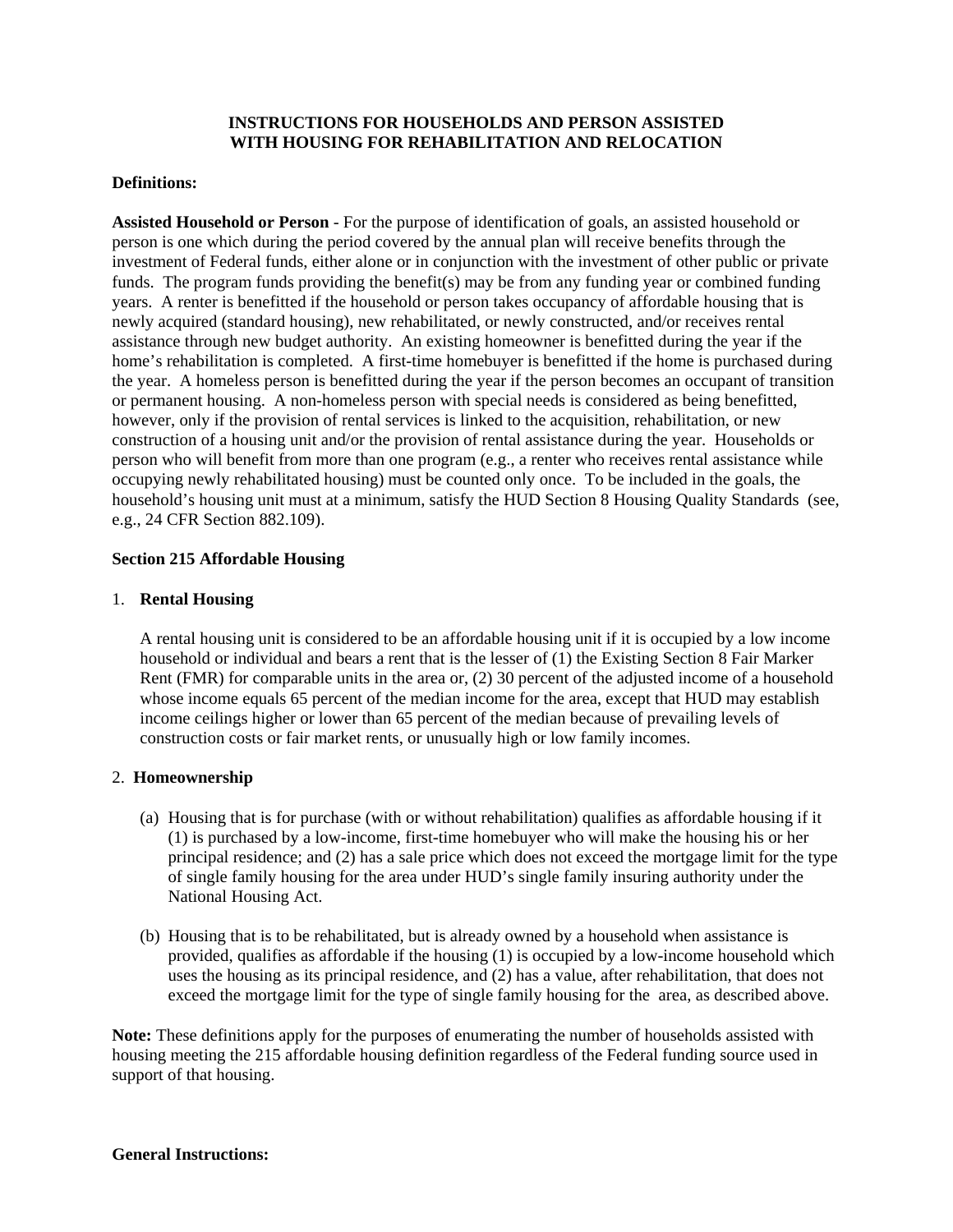In completing this Table, report the number of households (or in the case of the homeless, families with children or individuals) which received assistance during the reporting period for each of the categories indicated.

The number of households assisted is to be provided by:

- Income category (i.e., very low-income at or below 30 percent income [Line 1]; very low-income above 30 percent of income, but at or below 50 percent of income [Line 2]; and other low-income  $[Line 3]$ :
- Housing type (i.e. renters [Columns A through D] and homeowners--both existing homeowners [Column F], and first-time buyers [Columns G and H]).

The number of homeless families with children or individuals assisted (Columns J & K) shall only be provided by income category. All persons who were homeless prior to being provided transitional or permanent housing assistance are to be reflected in Column J & K, even if the assistance resulted in them becoming renters or homeowners.

Of the total number of very low or other low-income households or homeless persons assisted (Column M), the number of households which occupied units meeting the "Section 215 Affordable Housing" criteria is to be entered in Column N.

The sum of the numbers entered in each line under Column E (Total Renters) and Column I (Total Homeowners) and Column J & K (Homeless) and Column L (non-homeless persons with special needs) should always equal the number entered under Column M (Total Goals).

Column M, Line 4 reflects the total number of low-income households and persons assisted during the reporting period. The grantee must break out that total number by racial\ethnic composition and enter the totals for each of the six racial\ethnic groups indicated on Line 5 (Racial\Ethnic Composition of Total Assisted Household-Line 4, Column M).

#### **Specific Instructions:**

# **Renters Assisted:**

Column A-Elderly 1 or 2 Member Renter Households.

Line 1-Enter the number of **very low-income** 1 or 2 member elderly renter households with incomes **at or below 30 percent** of the median income for the area, as adjusted by HUD, who were assisted during the performance period (elderly renter households with more than 2 members should be entered under Columns B, C, or D, as appropriate.)

Line 2-Enter the number of **very low-income** 1 or 2 member elderly renter households with incomes **above 30 percent, but at or below 50 percent** of the median income for the area, as adjusted by HUD, who were assisted during the performance period (elderly renter households with more than 2 members should be entered under Columns B, C, or D, as appropriate.)

Line 3- Enter the number of **other low-income** 1 or 2 member elderly renter households assisted during the performance period (elderly renter households with more than 2 members should be entered under Columns B, C, or D, as appropriate.)

Line 4-Enter the sum of Lines 1, 2, and 3.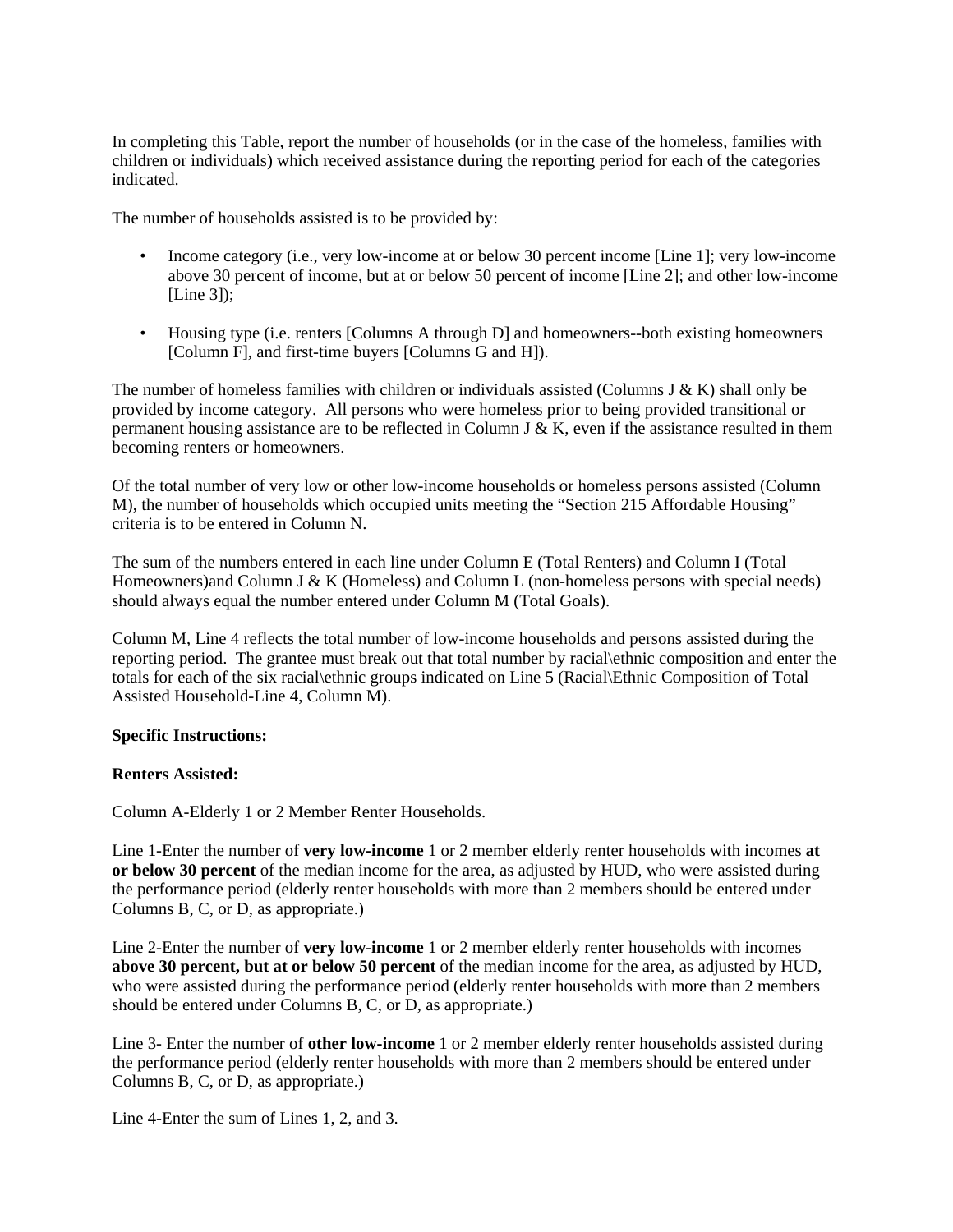Columns B, C, and D.

Columns B through D are to be filled out in the same manner as Column A. Columns B through C pertain to renter households with 2 or more members of the household related by blood, marriage, or adoption, and excludes 1 or 2 person elderly households. Column D are for all other renter households not entered under Columns B through C.

Column E-Total Renters

Enter for each Line the sums of Columns A, B, C, and D.

### **Homeowners Assisted:**

Column F-Existing Homeowners Assisted.

Enter the number of homeowners which, at the time of receiving assistance, owned their existing homes. Column F is to be filled out for Lines 1, 2, 3, and 4 in the same manner as the preceding columns.

Columns G and H-First-time Homebuyers Assisted.

For Column G enter the number of households assisted to become first-time homebuyers (unless the persons were homeless prior to being assisted) who have minor children residing with the household. For Column H enter the number of households assisted to become first-time homebuyers without minor children residing with the household.

Column I-Total Homeowners.

Enter for each line the sums of Columns F, G and H.

#### **Homeless Assisted:**

Columns J and K-For Lines 1, 2, and 3, enter the total number of homeless families with children or individuals assisted with transitional and/or permanent housing during the reporting period and enter the total of these three lines on Line 4.

Column L-For Lines 1, 2, and 3, enter the total number of non-homeless persons with special needs who received supportive services and occupied newly acquired, newly rehabilitated, or newly constructed affordable housing and/or received rental assistance.

#### **Total Households and Homeless Families with Children/Individuals Assisted:**

Column M-Total Households and Homeless Families/Individuals Assisted.

Line 1-Enter the total number of very low-income households and homeless families with children/ individuals (with incomes at or below 30 percent of median income for the area, as adjusted by HUD) in Column M. This total is derived by adding Line 1 totals from Column E, Column I, and Columns J, K & L.

Line 2-Enter the total number of very low-income households and homeless families/individuals (with incomes above 30 percent, but at or below 50 percent of median income for the area, as adjusted by HUD) in Column M. This total is derived by adding Line 2 totals from Column E, Column I, and Columns J, K & L.

Line 3-Enter the total number of other low-income households and homeless families/individuals in Column M. This total is derived by adding Line 3 totals from Column E, Column I, and Columns J, K & L.